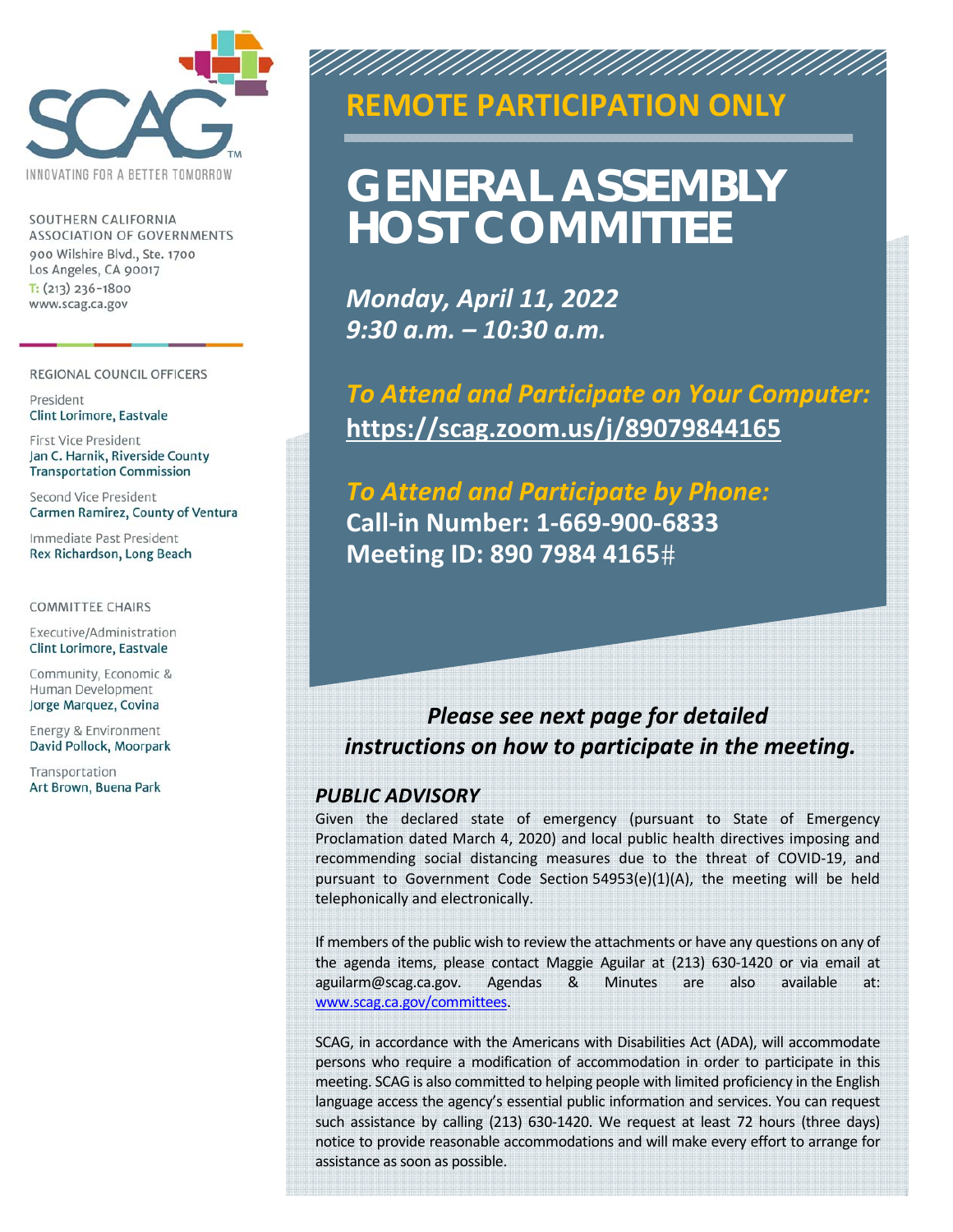

# **Instructions for Public Comments**

*You may submit public comments in two (2) ways:* 

1. **In Writing: Submit written comments via email to:** ePublicComment@scag.ca.gov **by 5pm on Friday, April 8, 2022.** You are not required to submit public comments in writing or in advance of the meeting; this option is offered as a convenience should you desire not to provide comments in real time as described below.

All written comments received after 5pm on Friday, April 8, 2022 will be announced and included as part of the official record of the meeting.

2. **In Real Time:** If participating in real time via Zoom or phone, during the Public Comment Period (Matters Not on the Agenda) or at the time the item on the agenda for which you wish to speak is called, use the "raise hand" function on your computer or \*9 by phone and wait for SCAG staff to announce your name/phone number. SCAG staff will unmute your line when it is your turn to speak. Limit oral comments to 3 minutes, or as otherwise directed by the presiding officer. For purpose of providing public comment for items listed on the Consent Calendar, please indicate that you wish to speak when the Consent Calendar is called; items listed on the Consent Calendar will be acted on with one motion and there will be no separate discussion of these items unless a member of the legislative body so requests, in which event, the item will be considered separately.

If unable to connect by Zoom or phone and you wish to make a comment, you may submit written comments via email to: ePublicComment@scag.ca.gov.

*In accordance with SCAG's Regional Council Policy, Article VI, Section H and California Government Code Section 54957.9, if a SCAG meeting is "willfully interrupted" and the "orderly conduct of the meeting" becomes unfeasible, the presiding officer or the Chair of the legislative body may order the removal of the individuals who are disrupting the meeting.*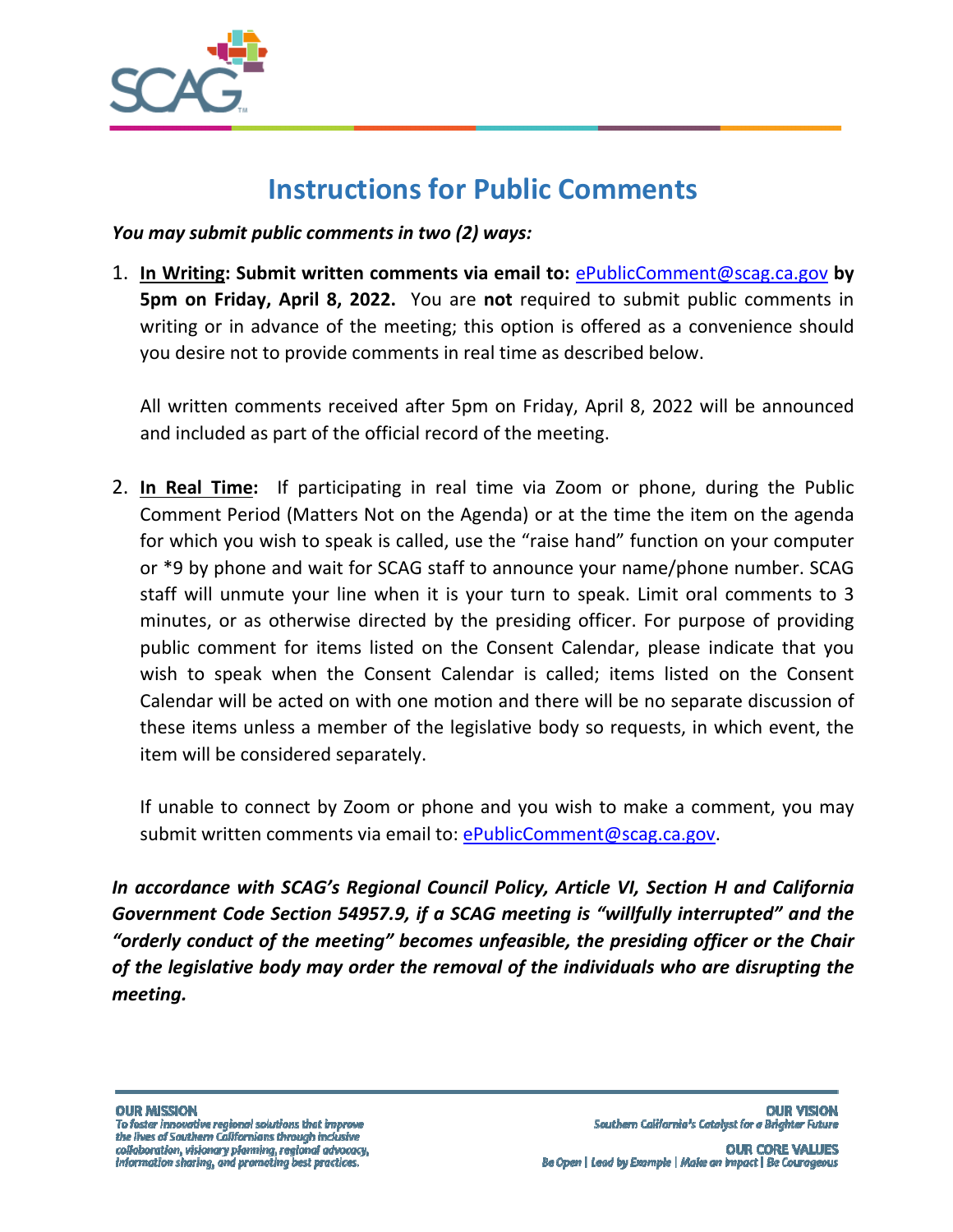

# **Instructions for Participating in the Meeting**

SCAG is providing multiple options to view or participate in the meeting:

#### **To Participate and Provide Verbal Comments on Your Computer**

- 1. Click the following link: https://scag.zoom.us/j/89079844165
- 2. If Zoom is not already installed on your computer, click "Download & Run Zoom" on the launch page and press "Run" when prompted by your browser. If Zoom has previously been installed on your computer, please allow a few moments for the application to launch automatically.
- 3. Select "Join Audio via Computer."
- 4. The virtual conference room will open. If you receive a message reading, "Please wait for the host to start this meeting," simply remain in the room until the meeting begins.
- 5. During the Public Comment Period (Matters Not on the Agenda) or at the time the item on the agenda for which you wish to speak is called (see note above regarding items on the Consent Calendar), use the "raise hand" function located in the participants' window and wait for SCAG staff to announce your name. SCAG staff will unmute your line when it is your turn to speak. Each speaker is limited to oral comments totaling 3 minutes for all matters, or as otherwise directed by the presiding officer.

#### **To Listen and Provide Verbal Comments by Phone**

- 1. Call **(669) 900‐6833** to access the conference room. Given high call volumes recently experienced by Zoom, please continue dialing until you connect successfully.
- 2. Enter the **Meeting ID:** 890 7984 4165, followed by **#**.
- 3. Indicate that you are a participant by pressing **#** to continue.
- 4. You will hear audio of the meeting in progress. Remain on the line if the meeting has not yet started.
- 5. During the Public Comment Period (Matters Not on the Agenda) or at the time the item on the agenda for which you wish to speak is called (see note above regarding items on the Consent Calendar), press \*9 to add yourself to the queue and wait for SCAG staff to announce your name/phone number. SCAG staff will unmute your line when it is your turn to speak. Each speaker is limited to oral comments totaling 3 minutes for all matters, or as otherwise directed by the presiding officer.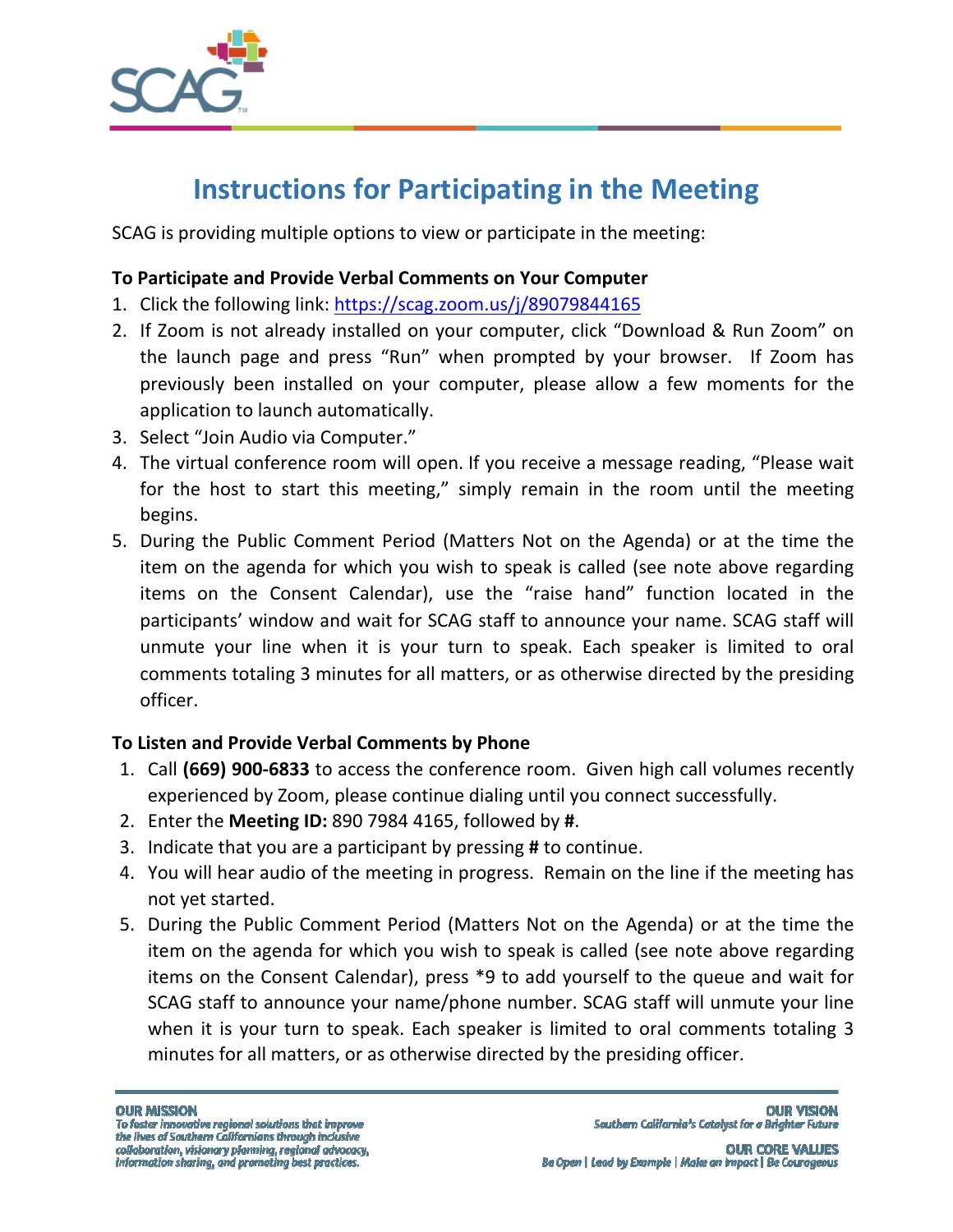

#### **General Assembly Host Committee**  *Members – April 2022*

- **1. Sup. Carmen Ramirez, Chair**  2nd Vice Chair, Ventura County
- **2. Hon. Art Brown**  TC Vice Chair, Buena Park, RC District 21
- **3. Hon. Margaret Finlay**  Duarte, RC District 35
- **4. Hon. Jan Harnik**  1st Vice Chair, RCTC Representative
- **5. Hon. Peggy Huang**  LCMC Vice Chair, TCA Representative
- **6. Hon. Clint Lorimore**  President, Eastvale, RC District 4
- **7. Hon. Jorge Marquez**  CEHD Chair, Covina, RC District 33
- **8. Hon. David Pollock**  EEC Chair, Moorpark, RC District 46
- **9. Hon. Rex Richardson**  Imm. Past President, Long Beach, RC District 29
- **10. Hon. Deborah Robertson**  EEC Vice Chair, Rialto, RC District 8
- **11. Hon. Cheryl Viegas‐Walker**  El Centro, RC District 1
- **12. Hon. Alan Wapner**  LCMC Chair, SBCTA Representative
- **13. Hon. Mark Waronek**  Lomita, SBCCOG
- **14. Hon. Frank A. Yokoyama**  CEHD Vice Chair, Cerritos, RC District 23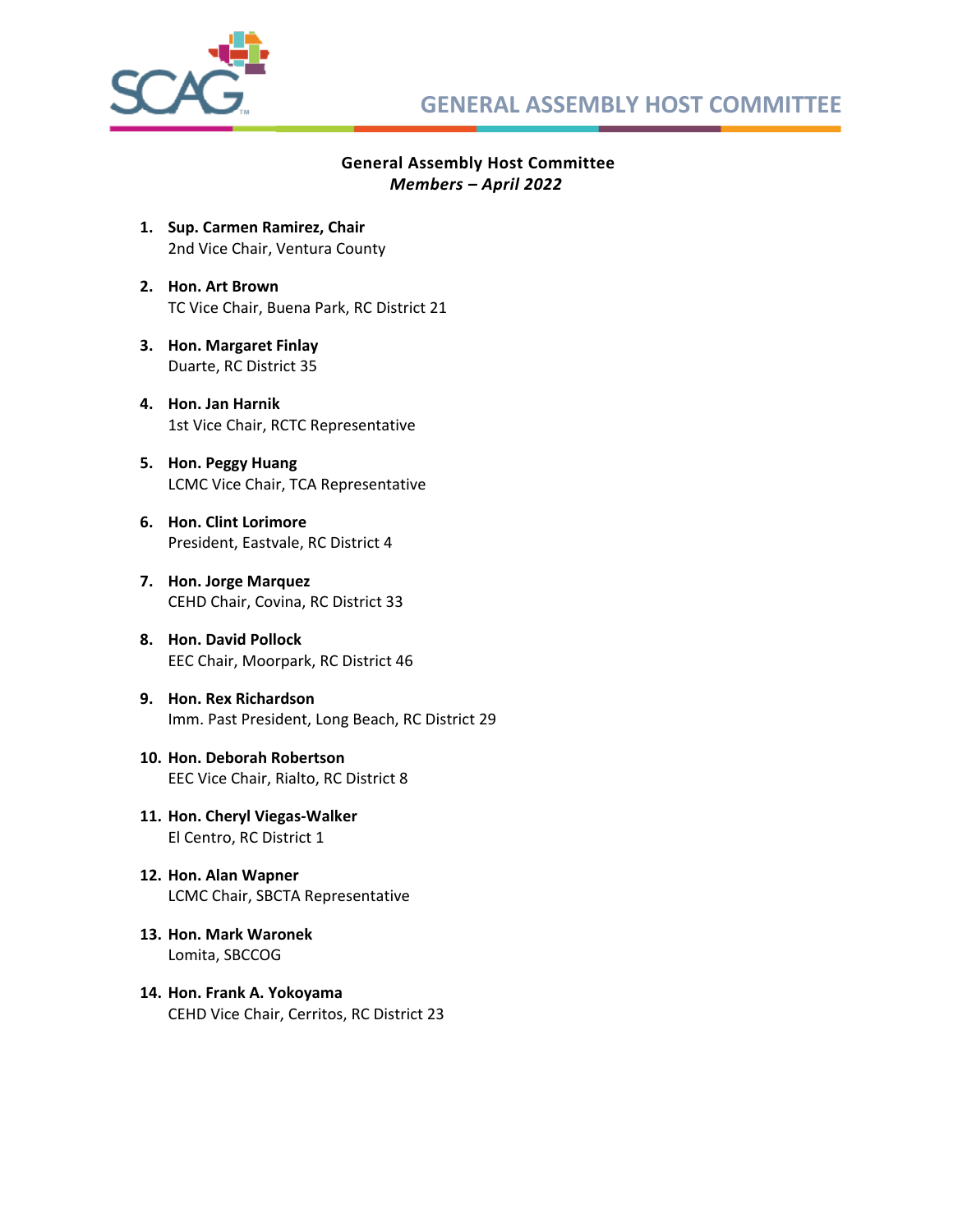

Southern California Association of Governments Remote Participation Only **Monday, April 11, 2022 9:30 AM**

The General Assembly Host Committee may consider and act upon any of the items on the agenda regardless of whether they are listed as Information or Action items.

#### **CALL TO ORDER AND PLEDGE OF ALLEGIANCE**  *(The Honorable Carmen Ramirez, Chair)*

#### **PUBLIC COMMENT PERIOD (Matters Not on the Agenda)**

This is the time for persons to comment on any matter pertinent to SCAG's jurisdiction that is *not* listed on the agenda. Although the committee may briefly respond to statements or questions, under state law, matters presented under this item cannot be discussed or acted upon at this time. Public comment for items listed on the agenda will be taken separately as further described below.

**General information for all public comments:** Members of the public are encouraged, but not required, to submit written comments by sending an email to: ePublicComment@scag.ca.gov by 5pm on Friday, April 8, 2022. Such comments will be transmitted to members of the legislative body and posted on SCAG's website prior to the meeting. Any writings or documents provided to a majority of the General Assembly Host Committee regarding any item on this agenda (other than writings legally exempt from public disclosure) are available at the Office of the Clerk, located at 900 Wilshire Blvd., Suite 1700, Los Angeles, CA 90017 during normal business hours and/or by contacting the office by phone, (213) 630‐1420, or email to aguilarm@scag.ca.gov. Written comments received after 5pm on Friday, April 8, will be announced and included as part of the official record of the meeting. Members of the public wishing to verbally address the General Assembly Host Committee in real time during the meeting will be allowed up to a total of 3 minutes to speak on items on the agenda, with the presiding officer retaining discretion to adjust time limits as necessary to ensure efficient and orderly conduct of the meeting. The presiding officer has the discretion to equally reduce the time limit of all speakers based upon the number of comments received. If you desire to speak on an item listed on the agenda, please wait for the chair to call the item and then indicate your interest in offering public comment by either using the "raise hand" function on your computer or pressing \*9 on your telephone. For purpose of providing public comment for items listed on the Consent Calendar (if there is a Consent Calendar), please indicate that you wish to speak when the Consent Calendar is called; items listed on the Consent Calendar will be acted upon with one motion and there will be no separate discussion of these items unless a member of the legislative body so requests, in which event, the item will be considered separately.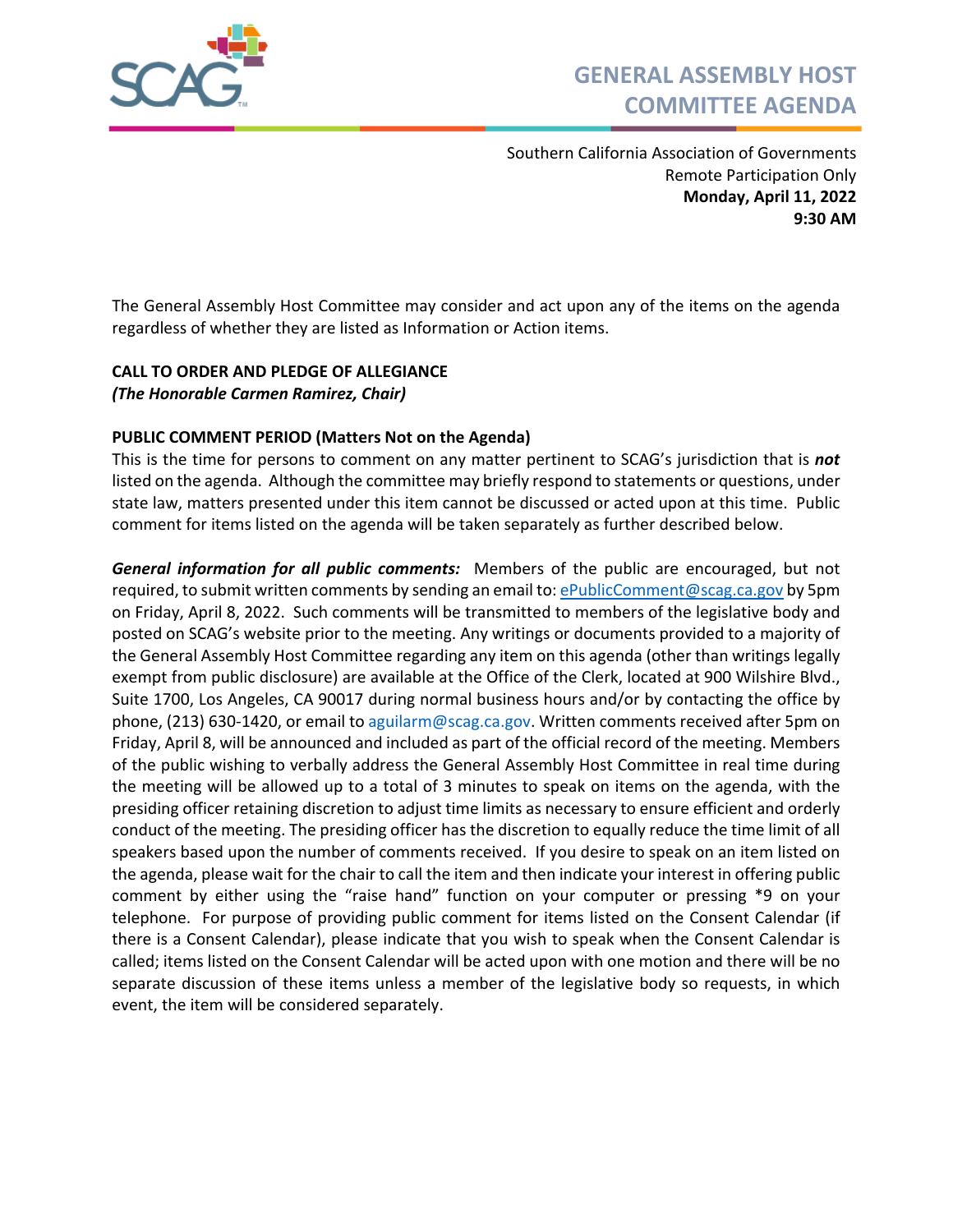

#### **REVIEW AND PRIORITIZE AGENDA ITEMS**

#### **CONSENT CALENDAR**

Approval

1. [Minutes of the Meeting – March 28, 2022](#page-6-0)

#### **INFORMATION/DISCUSSION ITEM**

2. Sponsorship Update *(Houston Laney, Lead – Internal & Website Communications)* 

3. Program Update *(Margaret de Larios, Lead – External Communications & Media)* 

#### **ADJOURNMENT**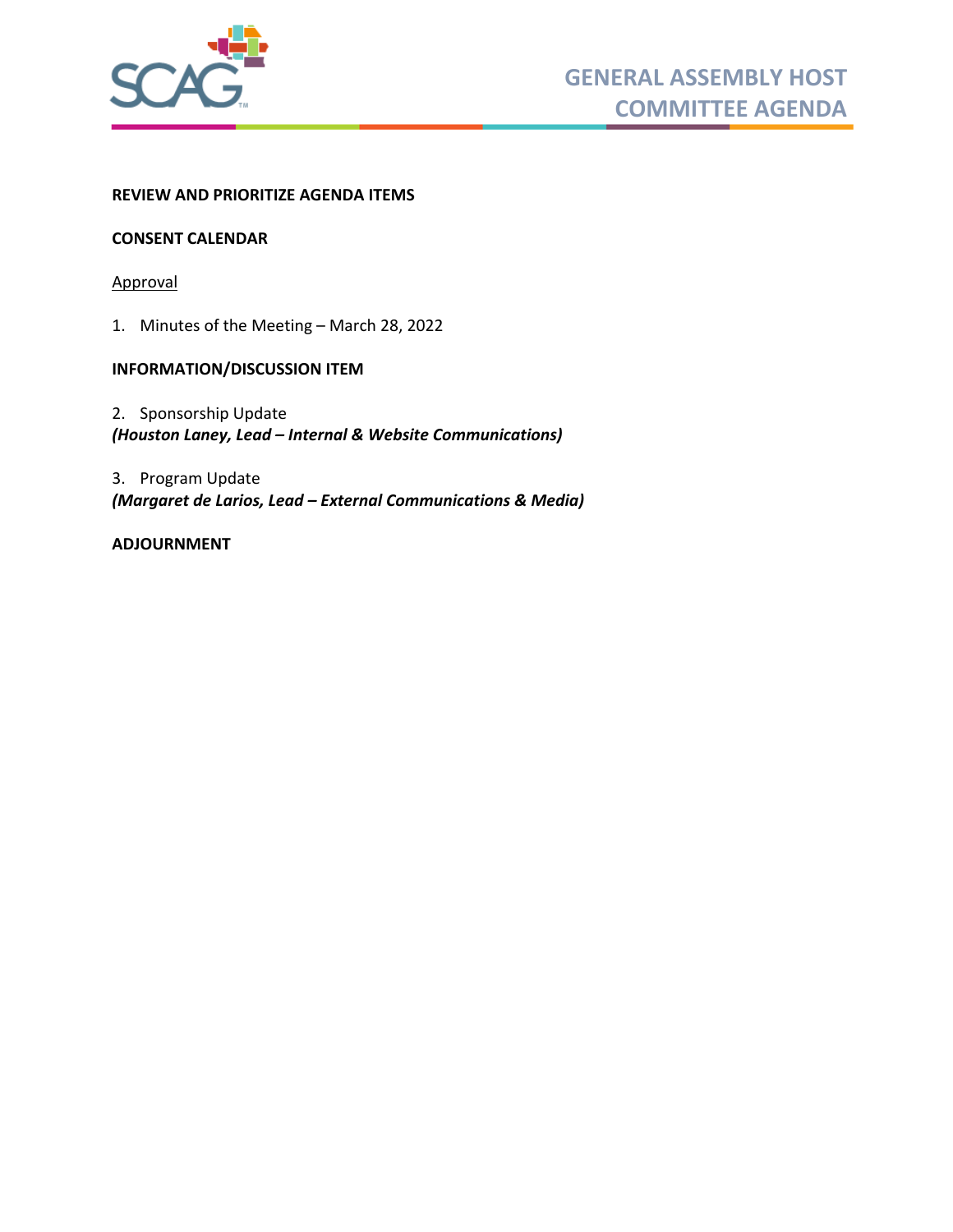<span id="page-6-0"></span>

Southern California Association of Governments Remote Participation Only **April 11, 2022**

#### **MINUTES OF THE MEETING GENERAL ASSEMBLY HOST COMMITTEE (GAHC) MONDAY, MARCH 28, 2022**

THE FOLLOWING MINUTES IS A SUMMARY OF ACTIONS TAKEN BY THE GENERAL ASSEMBLY HOST COMMITTEE (GAHC). A VIDEO AND AUDIO RECORDING OF THE ACTUAL MEETING IS AVAILABLE AT: http://scag.iqm2.com/Citizens/.

The General Assembly Host Committee (GAHC) of the Southern California Association of Governments (SCAG) held its meeting virtually (telephonically and electronically), given the declared state of emergency (pursuant to State of Emergency Proclamation dated March 4, 2020) and local public health directives imposing and recommending social distancing measures due to the threat of COVID-19, and pursuant to Government Code Section 54953(e)(1)(A). A quorum was present.

#### **Members Present**

| Hon. Carmen Ramirez, 2 <sup>nd</sup> Vice President, Chair |                   | <b>Ventura County</b> |
|------------------------------------------------------------|-------------------|-----------------------|
| Hon. Art Brown, Vice Chair, TC                             | <b>Buena Park</b> | District 21           |
| Hon. Peggy Huang, Vice Chair, LCMC                         |                   | <b>TCA</b>            |
| Hon. Jorge Marquez, Chair, CEHD                            | Covina            | District 33           |
| Hon. David Pollock, Chair, EEC                             | Moorpark          | District 46           |
| Hon. Deborah Robertson, Vice Chair, EEC                    | Rialto            | District 8            |
| Hon. Alan D. Wapner, Chair, LCMC                           |                   | <b>SBCTA</b>          |
| Hon. Mark Waronek                                          | Lomita            | <b>SBCCOG</b>         |
| Hon. Frank Yokoyama, Vice Chair, CEHD                      | Cerritos          | District 23           |
| <b>Members Not Present</b>                                 |                   |                       |
| Hon. Margaret E. Finlay                                    | <b>Duarte</b>     | District 35           |
| Hon. Jan Harnik, 1 <sup>st</sup> Vice President            |                   | <b>RCTC</b>           |
| Hon. Clint Lorimore, President                             | Eastvale          | District 4            |
| Hon. Rex Richardson, Imm. Past President                   | Long Beach        | District 29           |
| Hon. Cheryl Viegas-Walker, President's Appt.               | El Centro         | District 1            |

#### **Staff Present**

Javiera Cartagena, Director of Government and Public Affairs Houston Laney, Lead – Internal Government and Public Affairs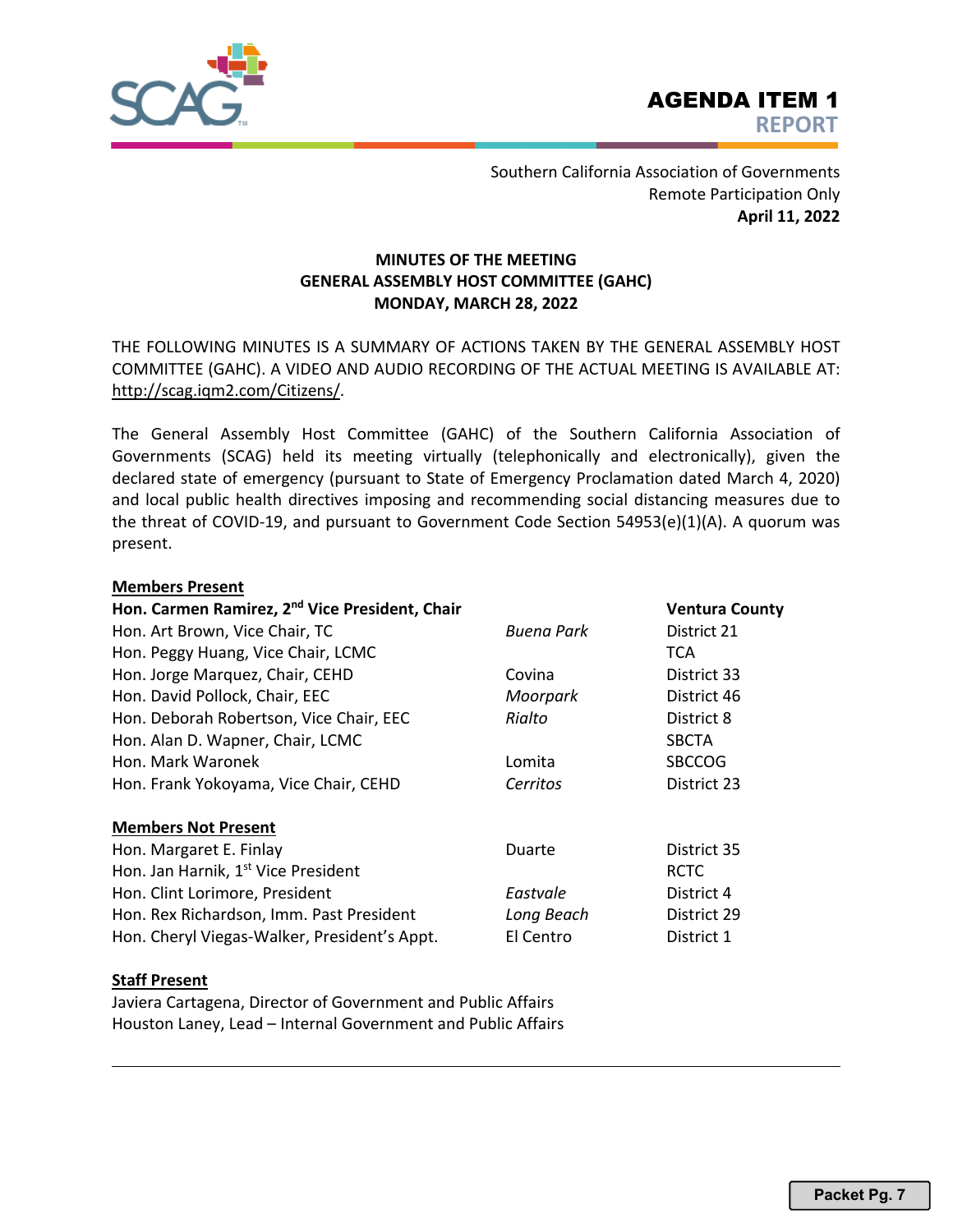

Margaret de Larios, Public Affairs Specialist III Maggie Aguilar, Clerk of the Board

#### **CALL TO ORDER AND PLEDGE OF ALLEGIANCE**

The Honorable Carmen Ramirez called the meeting to order at 9:32 a.m. Chair Ramirez asked Hon. Art Brown, Buena Park, District 21, to lead the Pledge of Allegiance.

Given the declared state of emergency (pursuant to State of Emergency Proclamation dated March 4, 2020) and local public health directives imposing and recommending social distancing measures due to the threat of COVID-19, and pursuant to Government Code Section 54953(e)(1)(A), Chair Ramirez announced the meeting was being held virtually (telephonically and electronically).

#### **PUBLIC COMMENT PERIOD**

Chair Ramirez opened the Public Comment Period and outlined instructions for public comments. Chair Ramirez asked if there were any members of public who wished to speak.

The Clerk acknowledged there were no members of the public who wished to speak.

Seeing no public comment speakers, Chair Ramirez closed the Public Comment Period.

#### **REVIEW AND PRIORITIZE AGENDA ITEMS**

There was no prioritization of agenda items.

#### **CONSENT CALENDAR**

#### Approval

1. Minutes of the Meeting – March 14, 2022

A MOTION was made (Waronek) to approve Consent Calendar, Item 1. Motion was SECONDED (Marquez) and passed by the following votes:

- AYES: Brown, Huang, Marquez, Pollock, Ramirez, Robertson, Wapner, Waronek, and Yokoyama (9)
- **NOES:**  None (0)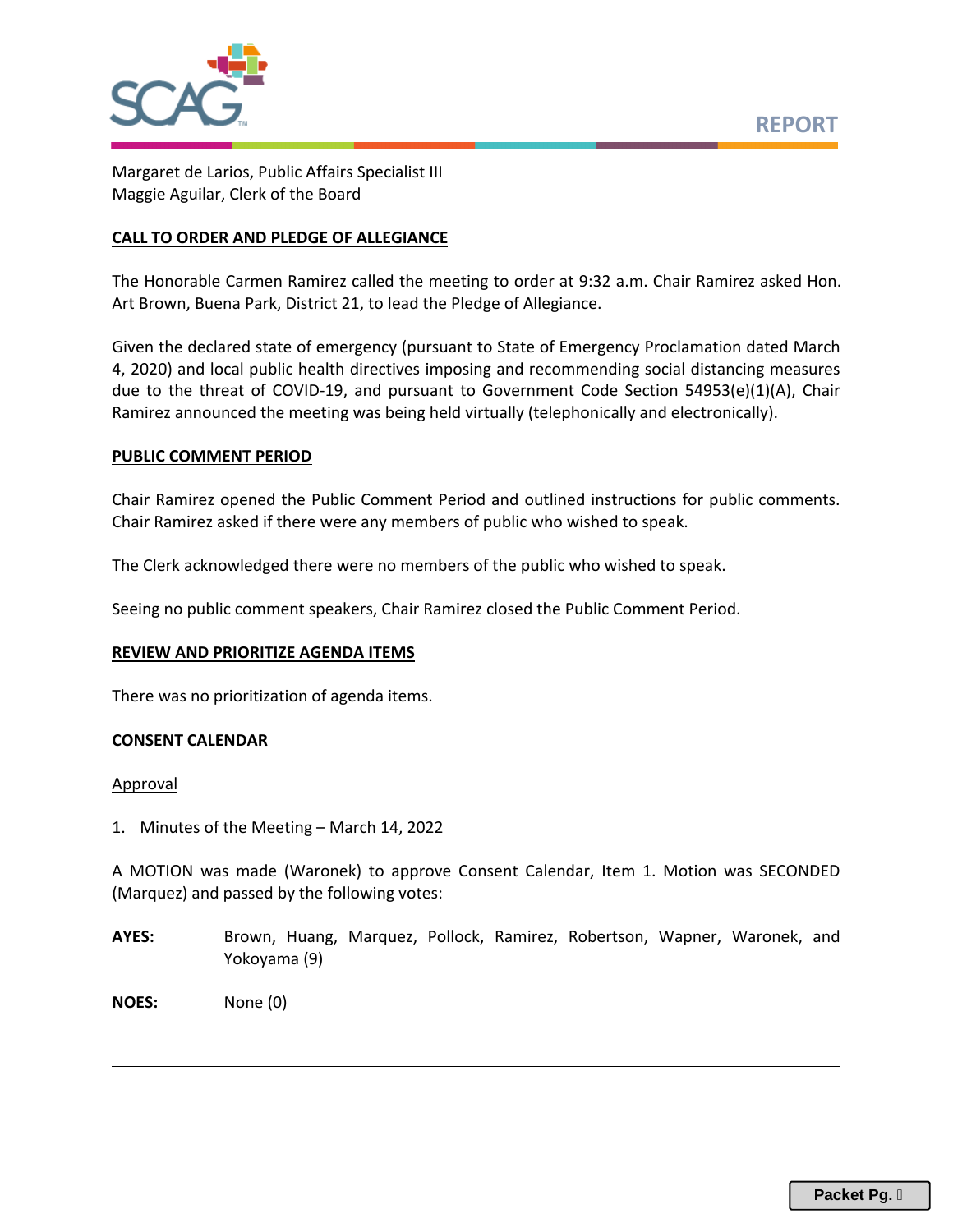



**ABSTAIN:**  None (0)

#### **INFORMATION/DISCUSSION ITEM**

2. Sponsorship Update

Houston Laney, Lead Internal and Website Communications, provided a brief update on the fundraising efforts and reported they had surpassed their goal of \$250,000. He noted recent sponsors as follows:

- National Community Renaissance (Diamond Sponsor), \$30,000
- Spectrum (Charter Communications) who had upgraded from \$7,500 to \$20,000
- WSP (Panel Sponsor), \$7,500
- BNSF Railway Company (Gold Sponsor), \$5,000
- Lewis Group Companies (Gold Sponsor), \$5,000
- Transportation Corridor Agencies (Gold Sponsor), \$5,000
- Mark Thomas (Bronze Sponsor), \$1,000

Mr. Laney also reported there were some pending sponsorships from individuals/companies that had a credit leftover from the 2020 event that was cancelled. He noted them as follows and stated staff was working on confirming them:

- Agua Caliente Band of Cahuilla Indians (Gold Sponsor), \$5,000
- California Contract Cities Association (Gold Sponsor), \$5,000
- Orange County Business Council (Bronze Sponsor), \$1,000
- West Coast Arborists (Bronze Sponsor), \$1,000

Mr. Laney reported that this brought the sponsorship total to \$261,400.

Chair Ramirez asked if there were any members of the public who wanted to speak on this item. The Clerk acknowledged there were no members of the public wanting to speak.

Hon. Deborah Robertson, Rialto, District 8, asked what the sponsorship amount was to secure a spot in the exhibit hall. Mr. Laney stated the amount was \$3,000.

Chair Ramirez asked when the last date was for people to be able to sponsor. Mr. Laney stated it was April 8 to be able to make the print date of April 15.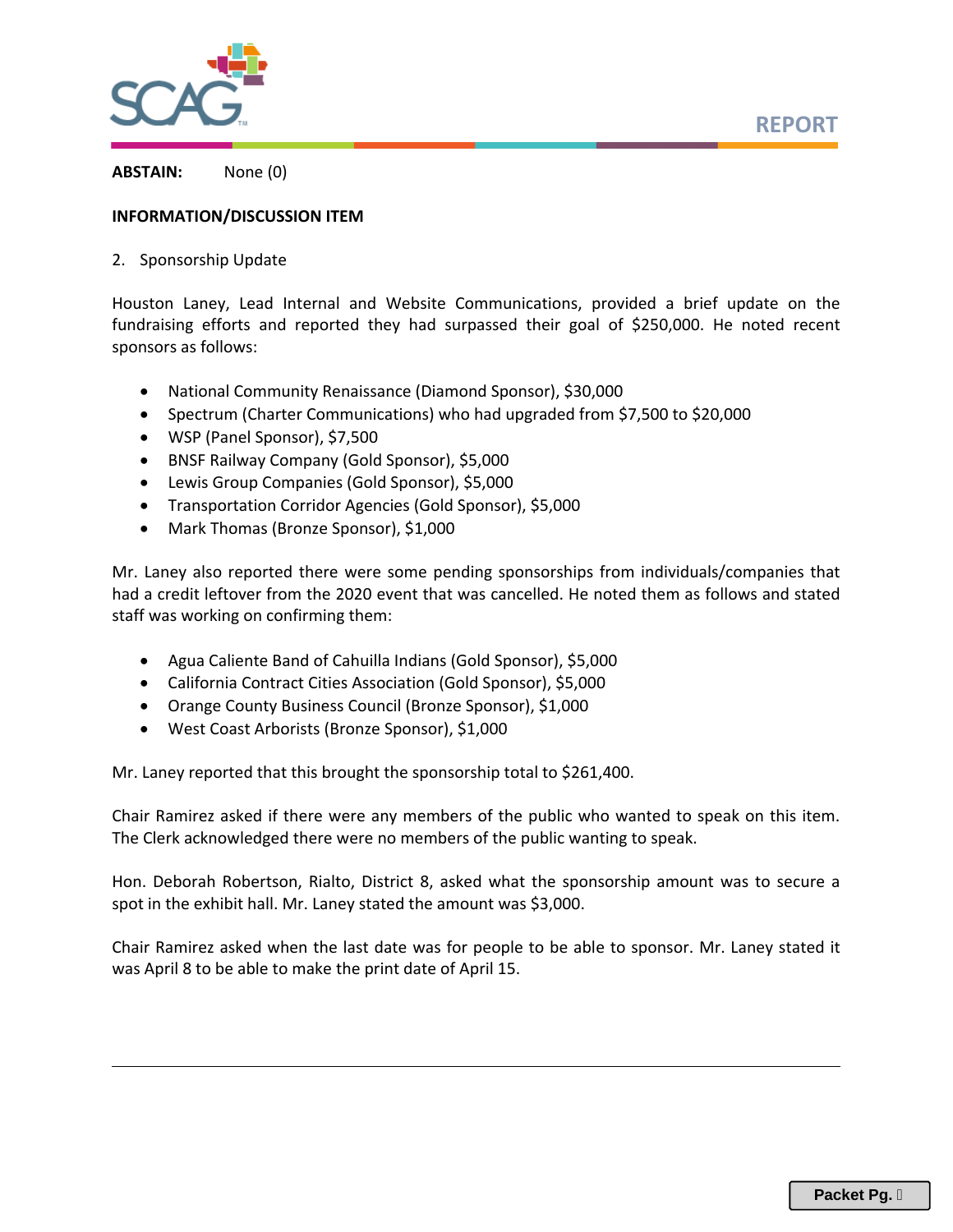

Hon. Alan Wapner, SBCTA, asked if Ontario Airport staff had contacted Mr. Laney about the \$10,000 sponsorship. Mr. Laney indicated he had not been contacted. Hon. Wapner confirmed that Ontario Airport would be sponsoring at \$10,000.

Hon. Marquez, Covina, District 33, confirmed that Strategies 360 was confirmed at \$3,000 for sponsorship.

Mr. Laney noted that this put the sponsorship total at \$274,400.

Hon. Robertson asked Mr. Laney if he had heard from her city regarding sponsorship. Mr. Laney stated that he had not heard from them. Hon. Robertson stated she would follow‐up with her city.

#### 3. Program Update

Margaret de Larios, Lead – External Communications & Media, provided a brief update and noted they were close to confirming a keynote speaker. She also reported that the program was almost 100% solidified and shared information on the panelists for the General Assembly, which consisted of the following:

- Broadband and Bridging the Digital Divide that would be moderated by Sunne Wright McPeak, CEO of the California Emerging Technology Fund and would also feature the President and CEO of Golden State Net, Sonia Hooks of the Los Angeles County Office of Education, and Kevin Harbour of BizFed.
- Housing that would be moderated by Steve PonTell from National Core and would also feature Gustavo Velasquez, Director of HCD, representatives from Morgan Stanley, the City Manager of Ontario, and the Chairman of CSG Advisors.
- Electrification and Zero Emission that would be moderated by the Deputy Director of GoBiz and would feature the CEO and General Manager of Sunlight Transit, a VP of local public affairs from Edison, representatives from Volvo Group, and the Director of the Advanced Transportation Technology and Energy Center.
- Funding Futures and Growth that would be moderated by Cecilia Estolano and would feature Stephanie Wiggins, CEO of LA Metro, Mitch Weiss, Executive Director of the CTC, Bill Higgins, CEO of CalCOG, and one other panelists from the US DOT.

Hon. Robertson asked if there would be anything on infrastructure, wastewater, and environmental issues. Ms. de Larios acknowledged the question and stated that some of the issues Hon. Robertson